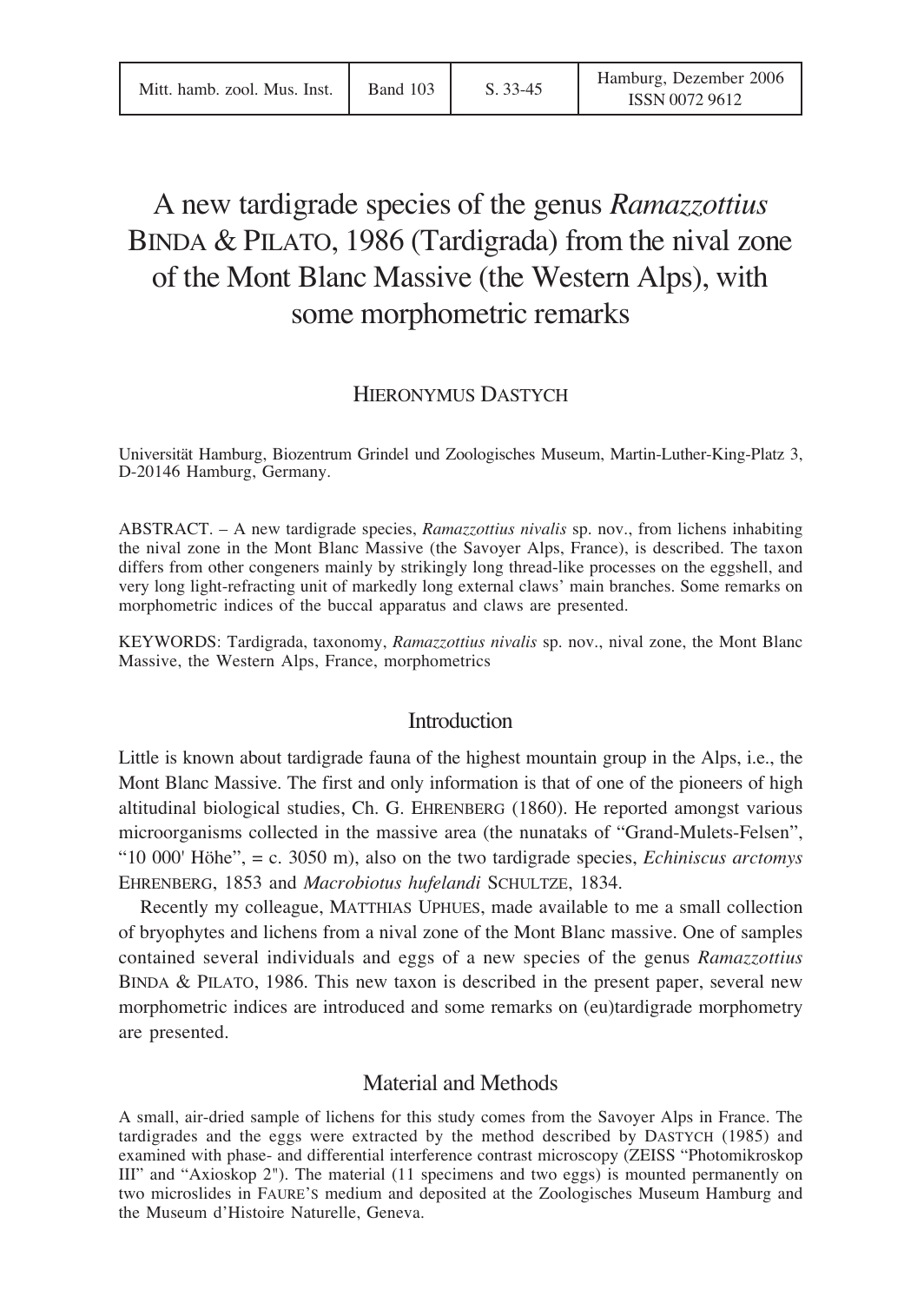Measurements, including the length of the buccal tube, are taken as described in DASTYCH (2002). The (external) width of the mouth cavity is measured at the level of dorsal transversal ridges. The anterior part of buccal tube (= *SSA* unit) is the distance between the upper (dorsal) edge of the stylet sheaths and the anterior (fore) edge of the stylet support insertion, just at its point of attachment to the tube's wall. The posterior part of the tube (= *SSB*) is taken from the anterior edge of the stylet support to the posterior edge of the tube. This distance includes the terminal posterior apophyses of the tube, but excludes the pharyngeal apophyses. Thus, the value of *SSB* unit includes the width (thickness) of the stylet support base insertion. The length of claws comprises the accessory spines. The length of the light-refracting unit (= *LRU* ) is the distance between the terminal (proximal) edge of poorly sclerotized basal part of the claw's main branch and the beginning of its solid (= "normally") sclerotized section (see e.g., Fig. 13, arrows). The border between the two parts is mostly very distinctly marked.

Most of the morphometric indices and coefficients are explained in DASTYCH et al. (2003), DASTYCH (2004a, b), other are commented in the § "Morphometric remarks". These indices are based on the morphometry of the buccal apparatus structures, claws and are listed below.

1) the **w**hole buccal **t**ube length **i**ndices (abbreviated here *"WTI*"; = "*pt* indices", see PILATO 1981) describe the (percent) ratio between the length of the whole buccal tube and that of other relevant structure  $(=$  length of structure x 100 / length of the buccal tube);

2) the **p**osterior buccal tube **u**nit **i**ndices (*"PUI*"), related to *WTI* and introduced here, describe the (percent) ratio between the length of buccal tube below the stylet support insertion (= *SSB*) and that of other relevant structures (*SSB* length x 100 / length of structure);

3) **m**acro**pl**acoid **i**ndex (*"MPLI*") characterizes the size ratio between the second and the first macroplacoid (= *mpl*2 length x 100 / *mpl*1 length);

4) the **e**xternal **c**laws' **i**ndex (*"ECI*") describes the length ratio between the first external claw and the hind claw (= external claw I length  $x$  100 / hind claw length);

5) the **i**nternal **c**laws' **i**ndex ("*ICI*": not applied in this paper, but listed here for overview: see also DASTYCH 2004a, b) is the ratio between the first internal claw and the fore claw (= internal claw I length x 100 / fore claw length);

6) the claws' **m**ain **b**ranch **i**ndex ("*MBI*"), characterizes the size ratio between the external main branches of anterior and posterior claws, i.e., on the first and the fourth pair of legs (= the external claw I branch length x 100 / hind claw main branch length);

7) the **h**ind claw **b**ase **i**ndex (*"HBI"*; in DASTYCH 2004a, b *= "hcbi* index") defines the size ratio between the hind claw base and its main branch  $(=$  hind claw base height x 100  $/$  hind claw main branch length);

8) a new indicator, the **h**ind claw **l**ight-**r**efracting **u**nit **i**ndex (*"HLRUI*") characterises the (percent) length ratio between the claw's main branch and its *LRU* (= *LRU* length x 100 / hind claw main branch length);

9) the **h**ind claw **s**econdary **b**ranch **i**ndex (*"HSBI"*), also introduced here, defines the (percent) length ratio between the hind claw secondary branch and the claw's base [= hind claw secondary branch length x  $100 / \text{hind}$  claw base length (= height)].

For comparative analysis some other species of *Ramazzottius* were examined, mostly their type specimens, viz. *R. cataphractus* MAUCCI, 1974, *R. ljudimlae* BISEROV, 1998, *R*. *caucasicus* BISEROV, 1998, *R. andreevi* BISEROV, 1998, *R. ruperus* BISEROV, 1999, *R. subanomalus* (BISEROV, 1985), *R. baumanni* (RAMAZZOTTI, 1962), *R. tribulosus* BERTOLANI & REBECCHI, 1988, *R. oberhaeuseri* (DOYÈRE, 1840), *R. theroni* DASTYCH, 1993, and *R. velaamnis* BISEROV & TUMANOV, 1993.

Abbreviations used are: *DIC*- differential interference contrast, *ECI -* external claws' index*, EPI -* egg processes' index*, HBI -* the hind claw base index*, HLRUI* - the hind claw's main branch light-refracting unit index, *LM -* light microscope*, LRU* - light-refracting unit, *n* - sample size,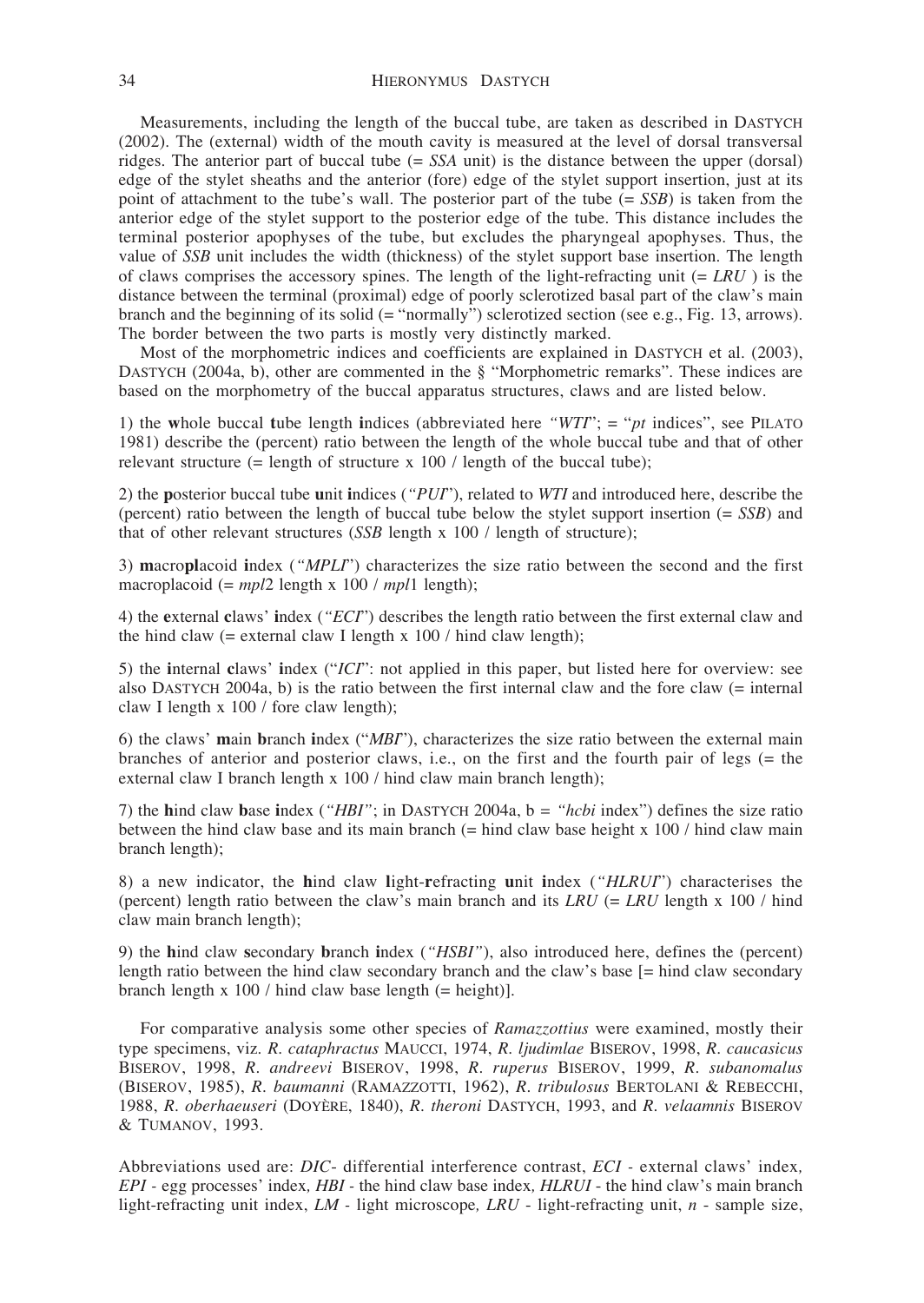*MBI -* claws' main branch index*, min-max* - minimum-maximum range, *mpl -* macroplacoid, *MPLI* - macroplacoids' index, *PHC* - phase contrast, *PT -* the whole buccal tube indices (comp. PILATO 1981;  $= WTI$  indices), PUI - indices of the posterior part of the buccal tube ( $= PU$  indices),  $r^2$  coefficient of determination, *SSA* - the buccal tube anterior unit (the distance between stylet sheats and stylet support insertion), *SSB* - the buccal tube posterior unit (the distance between stylet support insertion and terminal posterior apophyses), *SD* - standard deviation, *ss -* stylet support, *V* - coefficient of variation, *WTI* - the whole buccal tube indices (= *pt* indices), *WT SSA -* stylet supports "anterior" index (*= pt ss"*)*, WT SSB* - stylet supports "posterior" index, *ZMH* - Zoologisches Museum Hamburg,  $\bar{x}$  - (arithmetic) mean.

## Description of species

#### *Ramazzottius nivalis* sp. nov. (Figs 1-23)

H o l o t y p e. – (Figs 1, 4); sex unknown, 229  $\mu$ m long (coll. M. UPHUES, 30 Juni 2005), mounted on microslide in FAURE'S medium together with seven paratypic animals and two such eggs. The holotype is mounted dorso-ventrally, the apices of its both main branches of the hind claws point laterally the same direction (Fig. 4, arrowheads). The microslide (No. T966) has been deposited in the Zoologisches Museum Hamburg (ZMH Acc. No. A14/06).

T y p e l o c a l i t y. – The Savoyer Alps, the Mont Blanc Massive, the Cosmique Ridge (Arête des Cosmiques) at the Mt Aiguille du Midi, nival zone, E slope, 3707 m a.s.l. A small (c. 2 cm<sup>2</sup>) sample of an orange-reddish crustaceous lichen from a silicate rock. Several rotifers in the sample, no other tardigrade species.

P a r a t y p e s. – Locality data as above: altogether ten animals, one non-embryonate egg (and remnants of another egg sticked to the dorsum of one individual) mounted in FAURE'S medium on two microslides (slide No. 1: seven paratypes and holotype (see above for Acc. No.); slide No. 2 (No. T965, ZMH Acc. No. A15/06): three paratypes). The latter microslide is deposited in the collection of the Museum d'Histoire Naturelle (Arthropodology & Entomology), Geneva, Switzerland.

E t y m o l o g y. – Named for the nival zone (*nix*, *nivis*, *nivalis*, L. = snow, snowy) where the species was found.

D i a g n o s i s. – Median sized *Ramazzottius* with granulated cuticle and very long main branches of external claws; the latter with strikingly long, light-refracting basal unit. Freely layed eggs, their small cone-shaped processes terminated with very long, thread-like tips. The processes and interprocess area smooth.

D e s c r i p t i o n. – Body, 204-358  $\mu$ m long (holotype 229  $\mu$ m) reddish, with more or less distinct chequered pattern, largest specimens with small clumps of dark-brown pigment. Dorsum, lateral sides of the body and legs sculptured, sculpture composed of indistinctly formed, slightly convex and polygonal thickenings (Fig. 3). The latter increasing modestly in size posteriorly,  $1.5{\text -}2.0 \mu$ m wide, rarely up to  $2.7 \mu$ m. Eye-dots absent, head elliptical sensory structures poorly visible.

Bucco-pharyngeal apparatus (Fig. 11) median sized. Ventro-anteriorly mouth opening. Mouth cavity median sized, some specimens dorsally and ventrally with two hardly visible granules representing lateral ridges; no other buccal structures visible in *LM*. Buccal tube narrow, with distinctly thickened wall below stylet support insertion. Terminal posterior apophyses of tube poorly developed, hardly visible. Pharynx spherical, or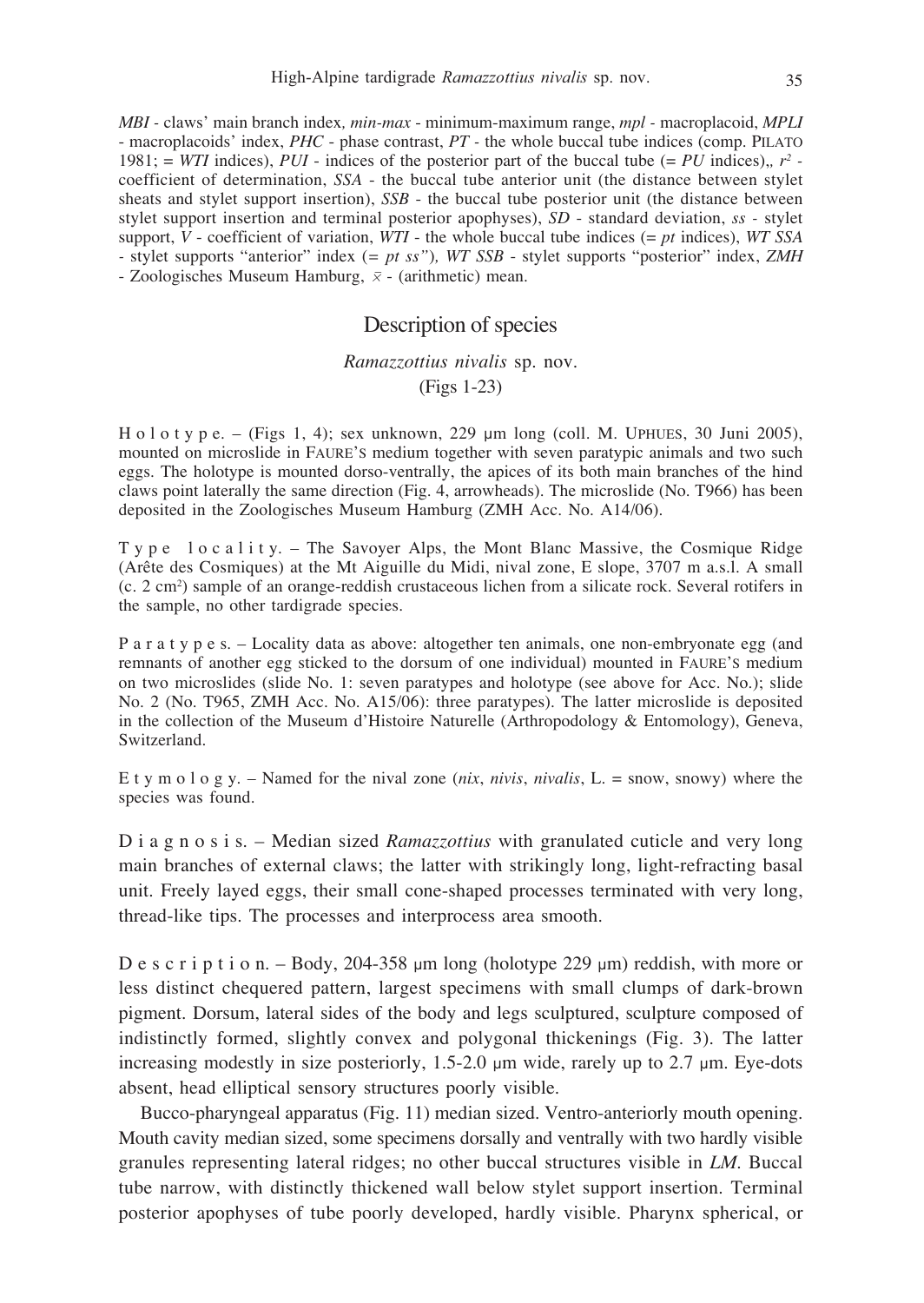

Figs. **1-11**. *Ramazzottius nivalis* sp. nov.: **1**, animal in ventro-median view; **2**, claws II; **3**, dorsal sculpture (at the 3rd pair of legs); **4**, claws IV; **5**, claws II; **6-7**, pharyngeal armature; **8**, external claw III; **9**, mouth cavity and its region ; **10**, accessory spines, hind claw; **11**, bucco-pharyngeal apparatus (All *PHC*. Scale bars: Fig. 1: 50 µm, Figs 2, 4: 20 µm, Figs 3, 5, 8, 11: 10 µm, Figs 6, 7, 9, 10: 5 µm. Holotype: Figs 1, 4. Other explanations in text).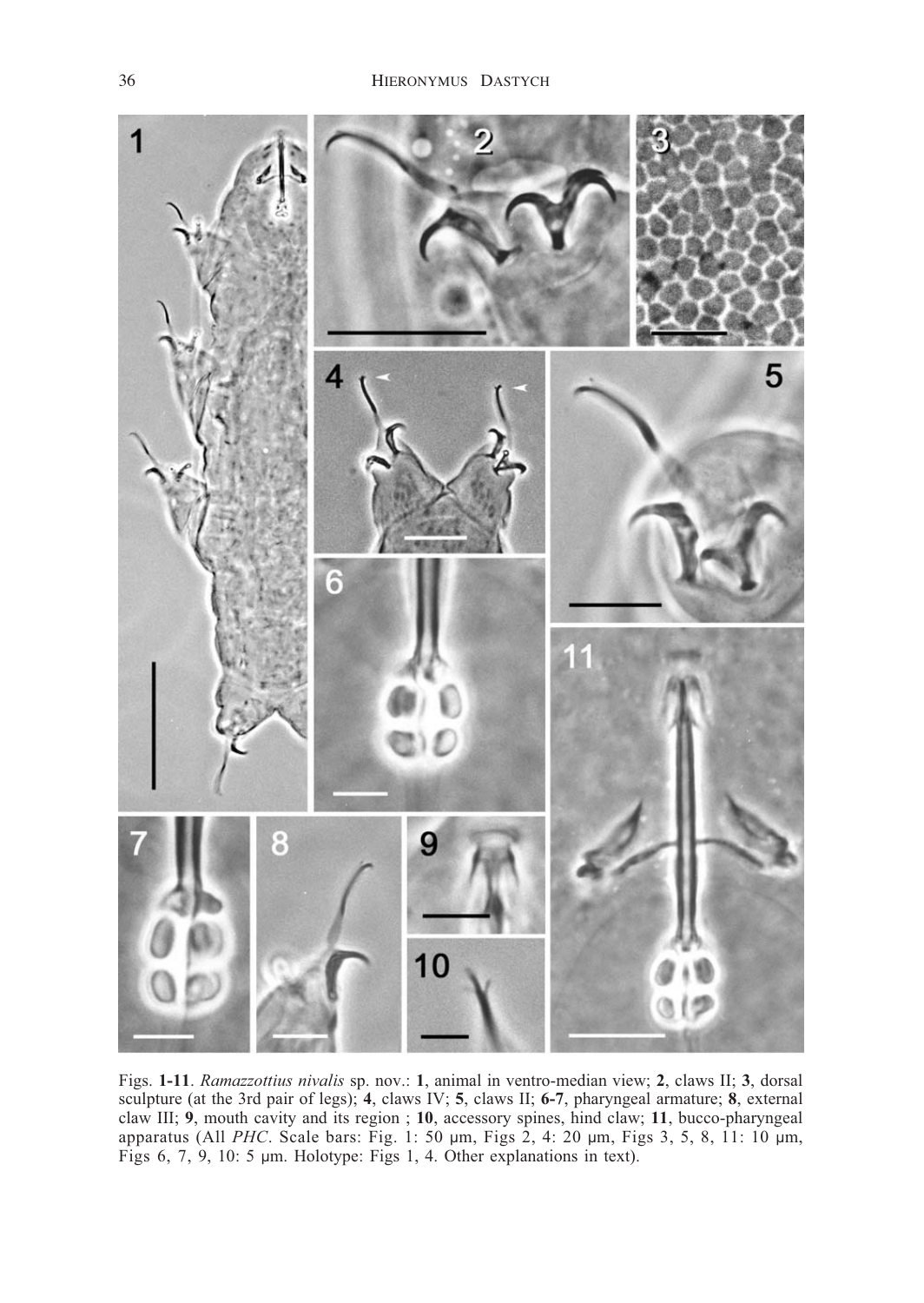slightly sub-spherical, with relatively large pharyngeal apophyses (Fig. 16) and two small grain-like macroplacoids (Figs 6, 7, 11, 15, 16). First macroplacoid slightly longer than the second, indistinctly incised laterally in the middle of its length. Second macroplacoid, if at all, only with tiny lateral incision in its caudal part.

Claws moderately sized, but main (= primary) branches of external claws very long (Figs 1, 2, 5, 8, 12-14). Length of branches distinctly increasing posteriorly. A long part of basal unit of branches poorly sclerotized (Figs 5, 12-14). This section distinctly more pliable than remaining solid part of the branch and appearing as a strikingly long, differently light-refracting unit (*LRU*). The unit making *c*. 30-41 % ( $n = 9$ ) of hind main branch. Border between two sections of the branch is mostly slightly oblique and sharply marked (Figs 12-14). Main branches of external and internal claws with thin but distinct accessory spines (Figs 10, 14), up to  $3 \mu m$  in length. Secondary branch of external claws relatively long. All claws with poorly visible, lunula-like structures; the latter rather large on external claws. No transversal bar-like thickening below the claws' bases on legs I-III.

One whitish egg and a remnant of another one, both non-embryonated, have been found. The eggshell bears small cone-like processes, their apices are prolongated in strikingly long, thread-like tips (Figs 17-23). Processes sparsely distributed and their surface smooth. Bases of processes and interprocess area smooth.

#### Morphometric data

Measurements are in  $\mu$ m, all indices in %. Their values are presented in the following convention:

 $\bar{x} \pm SD$  (*min-max*) [*n*] \* *V* (for measurements);  $\bar{x}$   $\pm$  *SD* (*min-max*) [*n*]  $*$  *V* /  $r^2$  (for indices).

For the abbreviations and definitions see § "Material and methods". The morphometrics of the holotype (229  $\mu$ m long) is separated from other data by a dot  $(\bullet)$ , its bucco-pharyngeal apparatus is  $40.5 \mu m$  long, and pharynx  $22.5 \mu m$  in diameter.

Individuals

A) Measurements  $(\mu m)$ 

| $269.10 \pm 42.21$ (204-358) [11] * 15.7 • 229.6       |
|--------------------------------------------------------|
| $2.72 \pm 0.51$ (1.8-3.2) [6] * 18.8 • 2.7             |
| $26.00 \pm 3.18$ (18.9-29.7) [9] * 12.3 • 26.1         |
| $16.20 \pm 1.90$ (12.2-18.5) [9] * 11.7 $\bullet$ 16.2 |
| $10.20 \pm 1.10$ (7.7-11.3) [9] * 10.8 $\bullet$ 9.9   |
| $2.42 \pm 0.33$ (1.8-2.7) [8] * 13.8 • 2.3             |
| $0.79 \pm 0.13$ (0.6-0.9) [8] * 15.9 $\bullet$ 0.6     |
| $6.10 \pm 0.90$ (4.5-7.2) [9] * 14.8 $\bullet$ 6.3     |
| $3.02 \pm 0.50$ (2.0-3.6) [9] * 16.7 • 3.2             |
| $2.42 \pm 0.41$ (1.8-2.8) [9] * 17.0 • 2.7             |
| $20.19 \pm 1.78$ (23.4-18.0) [8] * 8.8 • 18.9          |
| $8.10 \pm 1.07$ (6.3-9.0) [8] * 13.3 $\bullet$ 7.2     |
| $13.80 \pm 0.37$ (11.7-15.3) [9] * 8.2 • 13.5          |
| $27.10 \pm 3$ .23 (30.2-19.8) [9] * 11.9 ● 27.5        |
| $9.55 \pm 1.54$ (6.3-11.7) [9] * 16.1 • 9.5            |
| $18.75 \pm 2.07$ (14.9-20.7) [9] * 11.1 • 19.8         |
| $6.60 \pm 1.33$ (4.5-8.6) [9] * 20.2 • 7.2             |
| $7.60 \pm 1.18$ (5.4-9,0) [7] * 15.6 • 7.2             |
|                                                        |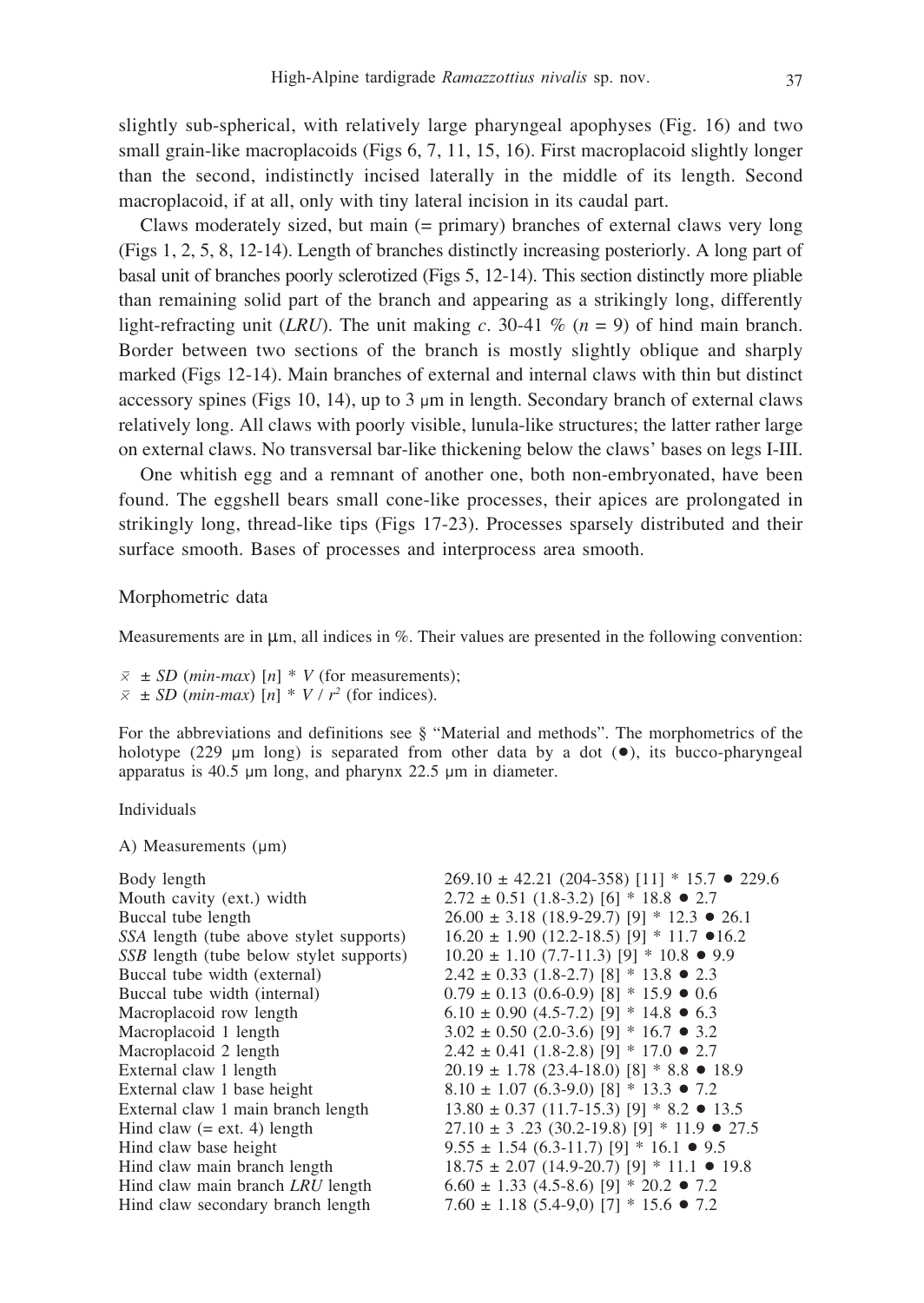B) Indices

1) *WTI* (the **w**hole **t**ube length **i**ndices) (= "*pt* indices"):

| WT mouth cavity (ext.) width                     | $9.93 \pm 0.86$ (9.1-11.3) [6] * 8.7 / 89.3 • 10.2           |
|--------------------------------------------------|--------------------------------------------------------------|
| WT SSA (tube above stylet supports)              | $62.83 \pm 2.62$ (59.7-67.8) [9] * 4.2 / 93.6 • 63.8         |
| WT SSB (tube below stylet supports)              | $37.97 \pm 4.11$ (27.6-40.74) [9] * 10.7 / 92.2 • 37.9       |
| WT buccal tube width (ext.)                      | $9.39 \pm 0.41$ (8.6-9.2) [8] * 4.4 / 88.9 • 8.6             |
| WT buccal tube width (int.)                      | $3.07 \pm 0.43$ (2.4-3.8) [8] * 14.2 / 38.5 • 2.4            |
| WT macroplacoid row length                       | $23.21 \pm 1.51$ (20.4-25.8) [9] * 6.5 / 82.2 • 24.3         |
| WT macroplacoid 1 length                         | $11.65 \pm 0.70$ (10.5-12.9) [9] * 6.1 / 92.7 • 12.1         |
| WT macroplacoid 2 length                         | 9.29 ± 0.99 (7.4-10.3) [9] * 10.7 / 60.8 $\bullet$ 10.3      |
| WT claw 1 (ext.) length                          | $78.71 \pm 8.11$ (72.4-95.3) [7] * 10.4 / 53.0 • 72.4        |
| WT claw 1 (ext.) main branch length              | $52.85 \pm 6.83$ (42.7-66.7) [8] *12.9 / 49.7 • 51.7         |
| WT claw 1 (ext.) base height                     | $31.05 \pm 2.15$ (27.6-33.3) [7] * 6.9 / 75.9 $\bullet$ 27.6 |
| $WT$ hind claw (= ext. 4) length                 | $105.2 \pm 5.53$ (97.0-114.8) [8] * 5.3 / 83.2 • 105.2       |
| WT hind claw main branch length                  | $76.69 \pm 4.17$ (66.6-78.6) [8] * 5.7 / 81.3 • 75.8         |
| WT hind claw base height                         | $37.12 \pm 2.69$ (33.3-40.7) [8] * 7.3 / 89.1 • 34.5         |
| WT hind claw LRU main branch length              | $26.07 \pm 3.49$ (22.2-30.6) [8] * 13.4 / 52.8 • 27.6        |
| WT hind claw secondary branch length             | $28.15 \pm 1.86$ (25.4-30.3) [6] * 6.62 / 83.6 • 27.1        |
| 2) PUI (the posterior tube unit length indices)  |                                                              |
| PU mouth cavity (ext.) width                     | $26.05 \pm 2.16$ (24.0-29.2) [6] * 8.28 / 74.3 • 26.1        |
| PU buccal tube width (ext.)                      | $24.09 \pm 1.04$ (22.7-25.0) [8] * 4.3 / 86.9 • 22.7         |
| PU buccal tube width (int.)                      | 7.6 ± 1.01 (6.3-9.4) [8] * 12.9 / 33.4 $\bullet$ 6.3         |
| PU macroplacoid row length                       | $59.92 \pm 4.83$ (52.4-66.7) [9] * 8.1 / 73.3 $\bullet$ 63.6 |
| PU macroplacoid 1 length                         | $29.20 \pm 3.24$ (24.0-33.4) [9] * 11.1 / 81.1 • 31.8        |
| PU macroplacoid 2 length                         | $23.80 \pm 2.82$ (19.0-27.3) [9] * 11.9 / 57.2 • 27.3        |
| $PU$ claw 1 (ext.) length                        | $200.70 \pm 18.26$ (187.5-235.3) [9] * 9.1 / 51.2 • 190.9    |
| PU claw 1 (ext.) base height                     | $78.97 \pm 4.33$ (72.7-83.3) [8] * 5.5 / 76.3 • 72.7         |
| PU claw 1 (ext.) main branch length              | $141.00 \pm 14.15$ (118.2-164.7) [7] * 10.3 / 39.5 • 163.3   |
| PU hind claw length                              | $268.90 \pm 9.36$ (257.1-281.8) [8] * 3.5 / 94.4 • 277.2     |
| PU hind claw base height                         | 94.48 ± 7.93 (82.4-108.3) [8] * 8.4 / 80.9 $\bullet$ 90.9    |
| PU hind claw main branch length                  | $186.50 \pm 8.64$ (175.0-200.0) [8] * 4.6/ 93.2 • 200.0      |
| PU hind claw main branch LRU length              | $71.08 \pm 12.16$ (57.1-94.1) [8] * 17.1 / 67.9 • 72.7       |
| PU hind claw secondary branch length             | 73.10 ± 5.54 (64.0-80.0) [6] * 7.6 / 76.1 $\bullet$ 69.6     |
| 3) Other indices                                 |                                                              |
| Macroplacoid index (MPLI)                        | 91.09 ± 8.40 (66.6-90.9) [9] *10.4 / 73.0 $\bullet$ 87.5     |
| External claws index (ECI)                       | $76.22 \pm 8.01$ (67.2-90.9) [6] *10.6 / 50.3 • 68.7         |
| Claw main branch index (MBI)                     | $74.90 \pm 8.74$ (61.9-87.8) [8] *11.7 / 28.7 • 68.2         |
| Hind claw base index (HBI)                       | $50.78 \pm 4.96$ (42.4-50.1) [9] * 9.8 / 79.7 • 48.0         |
| Hind claw LRU index (HLRUI)                      | $34.77 \pm 4.02$ (30.3-41.3) [9] * 11.6 / 80.7 • 36.4        |
| Hind claw secondary branch index ( <i>HSBI</i> ) | 74.54 ± 3.74 (66.7-77.0) [5] * 5.23 / 69.0 • 75.8            |

Eggs ( $n = 2$ ).

The egg is  $73 \times 68$  µm in size, excluding the processes. The processes, including those on the remnants of another egg, are up to 39  $\mu$ m long, at the base 1.8-3.6 (usually 2.3-2.7)  $\mu$ m wide.

V a r i a b i l i t y. – Individuals of *R. nivalis* sp. nov. show relatively little intra-specific variability, as judging from the 11 available specimens. Also in this species the *WT SSA* index (= *pt ss*) indicates a very high degree of correlation between variables, with values of *r squared* equalling 93.6 %. Such a high association also characterizes the posterior unit of the buccal tube described by *WT SSB* index, with values equal to 92.2 %. The distribution of processes on the eggshell in the two available eggs is markedly variable, compared to their relatively constant shape and length.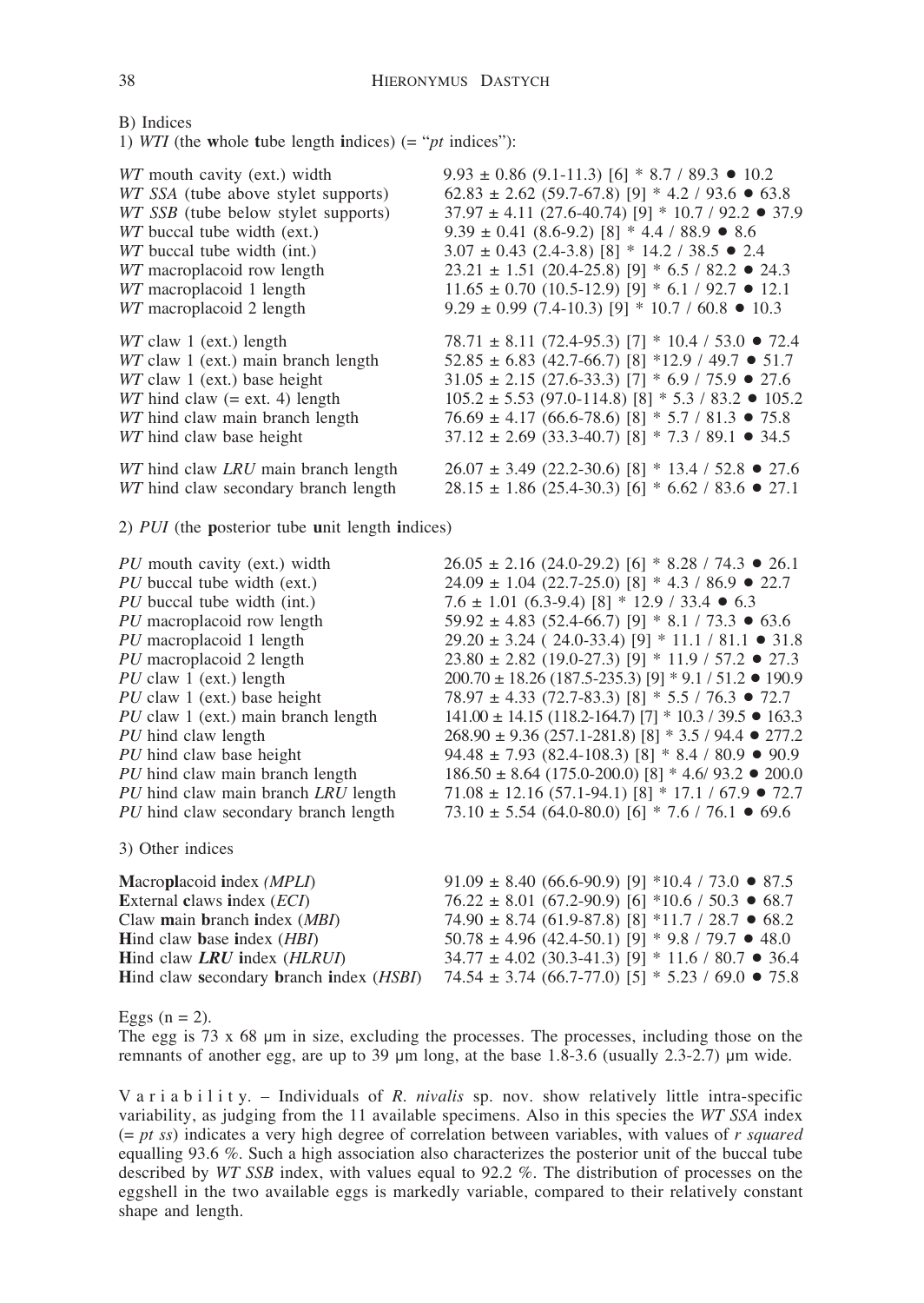

Figs. **12-17**. *Ramazzottius nivalis* sp. nov.: **12**, hind claw; **13**, external claw III; **14**, claws II; **15-** 16, pharynx; 17, processes of the eggshell (All *DIC*. Scale bars: 10µm).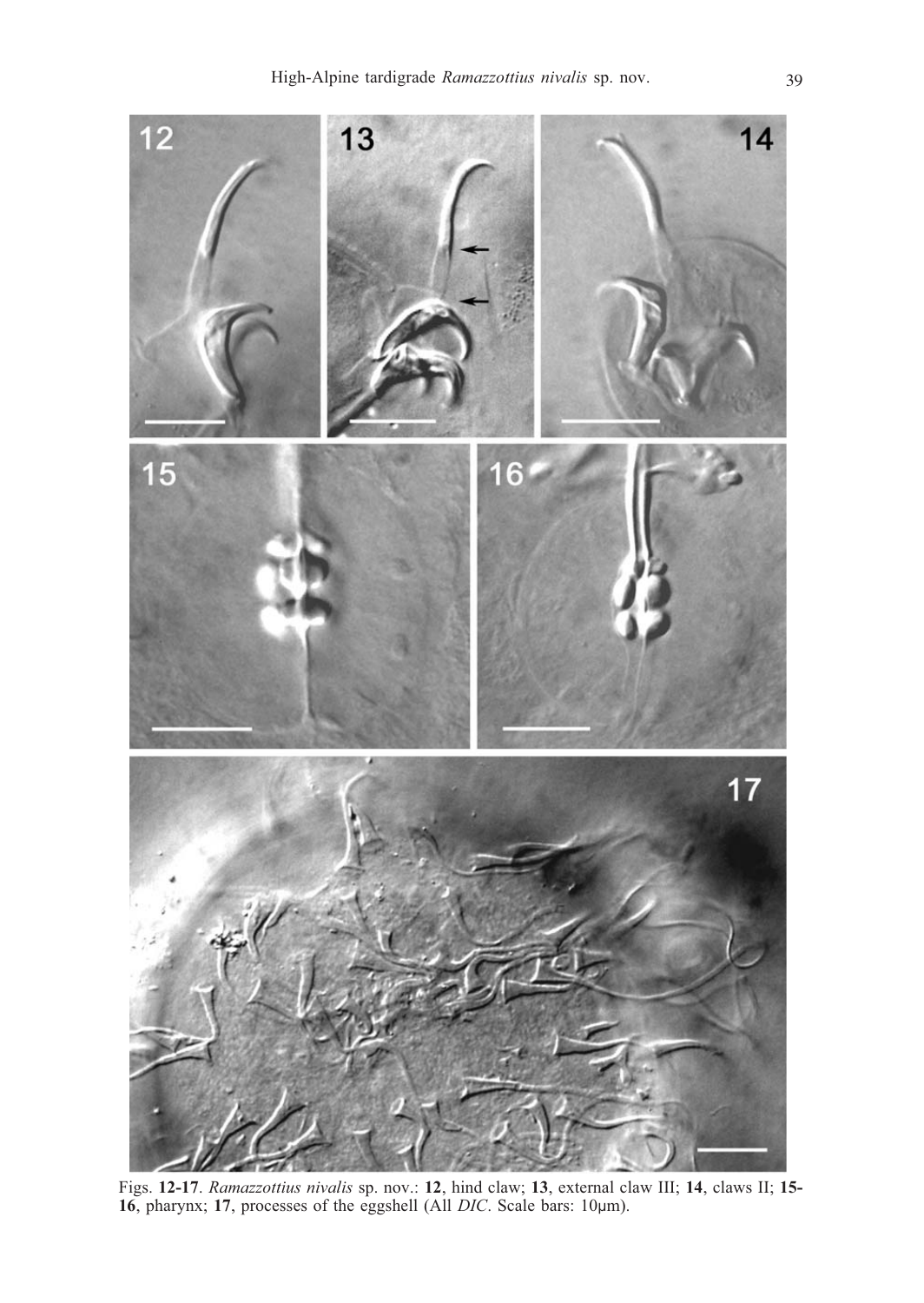D if f e r e n t i a l d i a g n o s i s. – The new species can be easily separated from the 21 nominal taxa of *Ramazzottius* by the morphology of its eggshell with strikingly long and thread-like shaped processes, a character not known in any congener. Very long main branches of the external claws in *R. nivalis* sp. nov., resembling those in only two other species of the genus (*R. ljudmilae*, *R. cataphractus*), distinguish well the new species from the majority of other *Ramazzottius*.

The individuals of *R. nivalis* sp. nov. are most similar to those of *R. ljudmilae*, both species have accessory spines on the claws' main branches, external claws with markedly long main branches and narrow buccal tubes.

Nevertheless, the specimens of both taxa can be readily separated by the length of *LRU* (shorter in *R. ljudmilae* and decidedly longer in the new species (*HLRUI* index = 15.6% in *R. ljudmilae* holotype, 16.7 % in a paratype, but 30.3-41.3 % in *R. nivalis* sp. nov.: *n* = 9). Moreover, the new species has a distinctly wider mouth cavity [*WT* index,  $\bar{x} = 9.9$  ( $n = 6$ ) vs. 6.3 ( $n = 5$ ) in *R. ljudmilae*], wider (internal) tube [WT,  $\bar{x} = 3.1$  ( $n = 8$ ) vs. 2.5 ( $n = 11$ )], shorter hind claws  $[WT, \overline{x} = 105.2 \ (n = 8) \text{ vs. } 119.2 \ (n = 11)],$  and longer secondary branches of hind claws [*HSBI*,  $\bar{x} = 75.5\%$  ( $n = 5$ ) vs. 52.6 % ( $n = 5$ ), respectively] (comp. in part also BISEROV 1998, Table 3). Furthermore, in the new species macroplacoids are less incised and the bases of external claws are not (slightly) contracted in their middle, as in *R. ljudmilae*. The processes of the eggshell provide another well separating character. They are extremely long, thin and flexible in the new species, but short (no longer than 16  $\mu$ m), truncate and stumpy in *R. ljudmilae*.

In the original description of *R. ljudmilae,* the range of the buccal tube length ("L buccal tube": "26.0-38.0"  $\mu$ m) and the length of *SSA* unit ("Ss": "16,7-25.5"  $\mu$ m) are provided, not the *WT SSA* index value (= "*pt* Ss"; see BISEROV 1998, Table 3). When calculating the *WT SSA* values, the range of this indicator equals 64.2-67.1 % ( $n = 11$ ; in the holotype 67.6 %). In *R. nivalis* sp. nov the values are 59.7-67.8 % (*n* = 9) and 63.8 % for the holotype, respectively. The *WT SSA* index of the buccal apparatus of *R. ljudmilae* calculated from the original drawing (both sides are figured with slightly different length: BISEROV 1998, Fig. 5b) equals 59.8% on the left and 59.2 % on the right side of the tube. Thus, the total range of this index seems to be same for both species, making it irrelevant for discrimination.

*R. nivalis* sp. nov. differs clearly from the very similar *R. cataphractus* by accessory spines on the main branches of claws which are present in the new species but absent in latter taxon*.* Moreover, *R. cataphractus* has distinct transverse, wide bars under the claws' bases on legs I to III, the bars are absent in the new species. Individuals of the new species have, compared to *R. cataphractus*, narrower mouth cavity  $[WT, \overline{x} = 9.9 (n = 6)]$ vs. 13.7 (*n* = 7)], slightly narrower mouth tube  $[(WT ext., \bar{x} = 9.4 (n = 8) \text{ vs. } 10.7 (n = 11)],$ shorter hind claws  $[WT, \overline{x} = 105.2 \ (n = 8)$ , vs. 131.4 % in a paratype of *R. cataphractus*], longer *LRU* [30.3-41.3 %, *n* = 9, vs. 21.2 and 22.2 % (paratypes of *R. cataphractus*)], and longer secondary branches of hind claws [*HSBI*,  $\bar{x} = 75.5$ ,  $(n = 5)$  vs. 66.8 %,  $(n = 9)$ , respectively]. The values of the *WT SSA* index in *R. cataphractus* ( $\bar{x}$  = 63.3, *n* = 5) overlapping those of the new species (and *R. ljudmilae*), are also of little use for differentiation between these taxa.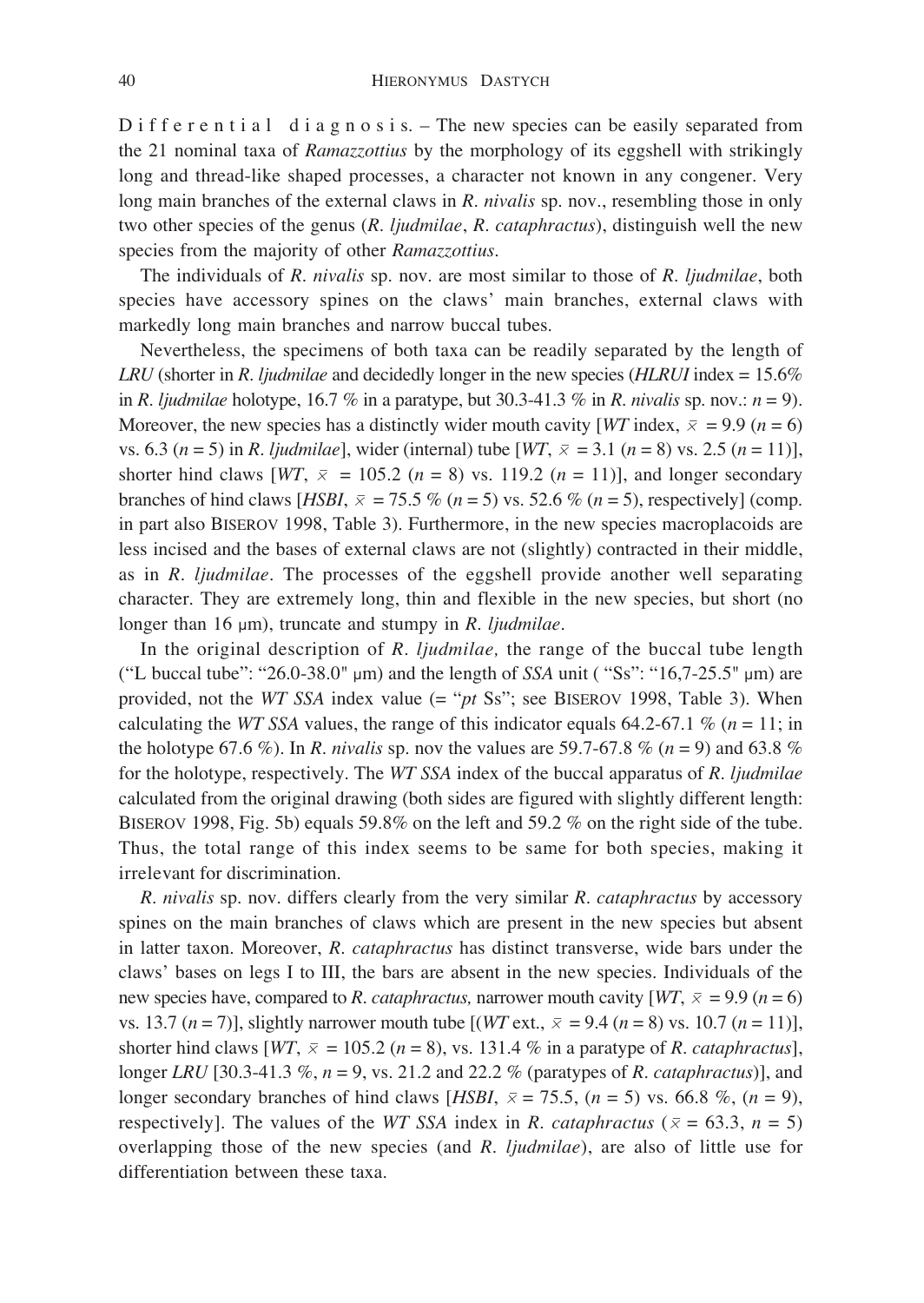

Figs. **18-20**. *Ramazzottius nivalis* sp. nov.: **18-20**, processes of the eggshell (All *DIC*. Scale bars: 10 µm).

The egg processes in *R. cataphractus* are extremely variable in their shape and length (see DASTYCH 1985: Fig. 19, Plate XII f-j), but are never strikingly long and thread-like as in the new species. However, one should note that the original description of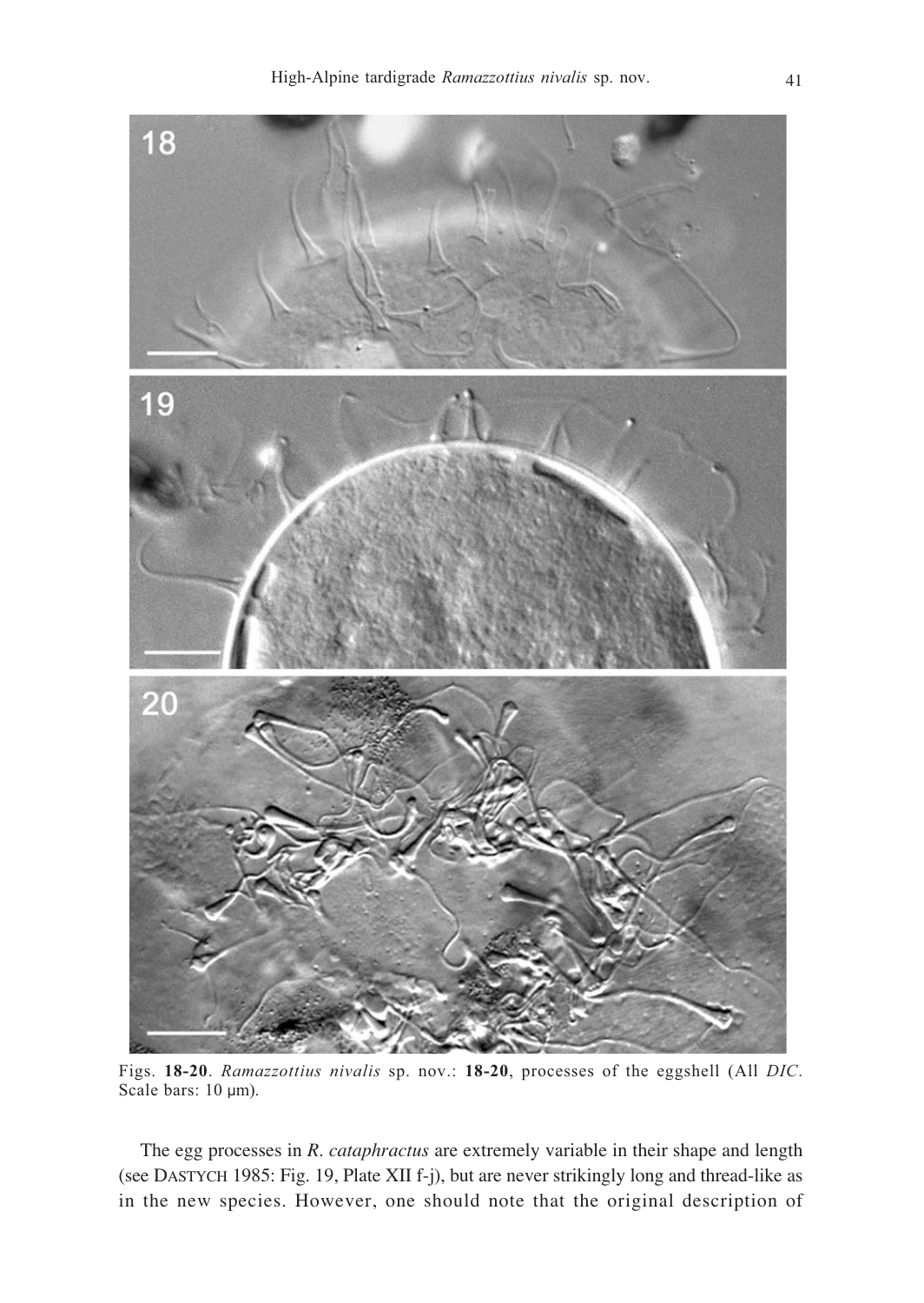*R. cataphractus* only includes data on the morphology of animals. Their eggs are not described from the type locality (a vicinity of the mountain shelter Franz Joseph Haus in the Hohe Tauern Mts: comp. MAUCCI 1974) as they should be for the good characterization of the species.

M o r p h o m e t r i c r e m a r k s. – A widely used morphometric index in eutardigrades, so-called "stylet support insertion index", introduced by PILATO (1981) (= "*pt* stylet support", "*pt ss*", "*ssi*"; "*WT SSA*" in this paper) became a standardised characteristics in the descriptions of new taxa. It is also used for comparison between different populations (e.g., BISEROV 1990a, b). The index describes the length ratio between the buccal tube and its *SSA* unit and is considered as (one of) the most important indicator. It is assumed that the index is characterized by a low intraspecific variability (e.g., PILATO 1981, BERTOLANI & REBECCHI 1993; but see KINCHIN 1994) and a high association (correlation) between its both variables (e.g., DASTYCH 2005). However, the application of the index (and other indices as well) is often seriously restricted, but this fact is rarely discussed in the literature (e.g., KINCHIN 1994, 1996). Some of such restrictions are pointed out below. As a rule, one should carefully interpret all morphometric data.

1. A low variability of the *WT SSA* index (= *pt ss*), as measured by the coefficient of variation (*= vc, V*: e.g., BERTOLANI & REBECCHI *l.c.*, DASTYCH et al. 2003, respectively) often results from under-representation of juveniles in the sample data. This is quite common in taxonomic practice, e.g., BERTOLANI & REBECCHI, *l.c.* excluded "...small specimens, less than 270  $\mu$ m..." from their statistical analysis of the *M. hufelandi*-group. The values of the index increase with the increasing age of animals (e.g., in *Macrobiotus, Ramazzottius, Hypsibius* EHRENBERG, 1848). Thus, the calculated results depend on the ratio of a particular age group (instars) in a given sample population. Consequently, a lack or under-representation of juvenile ("small") forms distort the morphometric characteristics of the species under consideration.

2. The range (*min-max*) of the *WT SSA* index, often used for discrimination between species, proved to vary considerably. The range is directly dependent on the number of measured adults and juveniles. The values of the index frequently overlap in similar (closely related?) taxa. A taxonomic decision is particularly unreliable when the index mean  $(\bar{x})$  is calculated from different (often very limited) numbers of individuals and from specimens with unspecified body size (for variability of the latter factor see KINCHIN 1994, 1996).

3. The values of the *WT SSA* are more or less dependent on the mounting medium and its age, random measurement error, curvature of the buccal tube, orientation of the latter in the medium. Although these factors influence the result of measurements (thus the index values), there is, if at all, very little known about the role of each component (see e.g., KINCHIN 1994, 1996). Considering the curvature of the tube, the measuring error will be smaller in *Macrobiotus* or *Isohypsibius* due to relative straightness of the structure in these genera, but the error will remain larger in e.g., many *Ramazzottius*, *Hypsibius* and *Calohyopsibius* THULIN, 1928*,* where the tube is decidedly stronger curved. Thus, for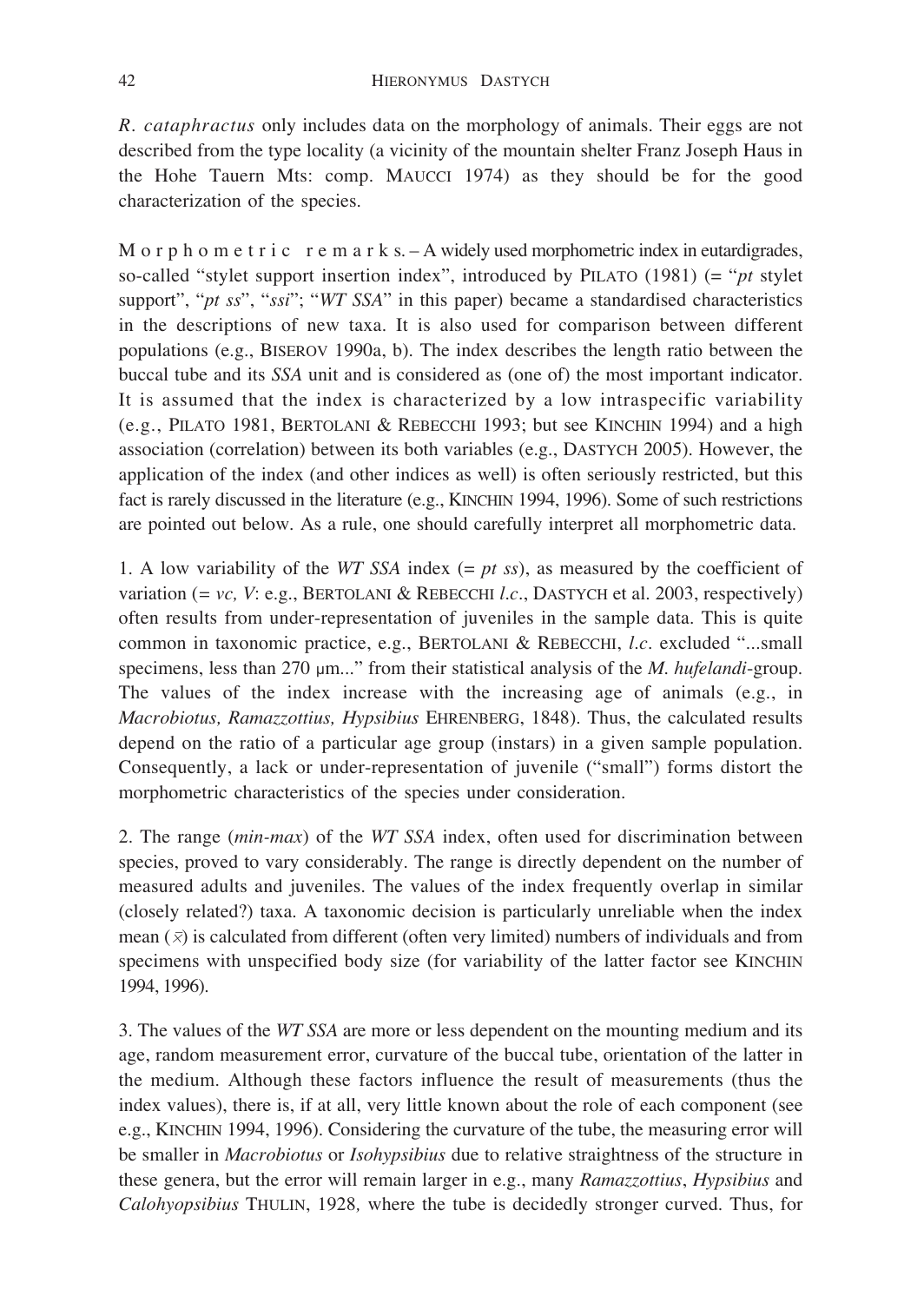

Figs. **21-23**. *Ramazzottius nivalis* sp. nov, processes of the eggshell (All *PHC*. Scale bars: 10 m).

the genera with markedly curved tube, the application of the *PU* indices introduced in this paper ( $=$  *PUI*: see § "Material & methods") can be an important complementation of the *WT SSA* index. The *PU* indices are based on the posterior part of the tube which is relatively straight and less influenced by an error in measuring.

4. The values of the *WT SSA* index (and other ones?) are also sex-dependent, as demonstrated by BISEROV (1994) for *Macrobiotus seychellensis* BISEROV, 1994 and *Doryphoribius korganovae* BISEROV, 1994. Strangely, the author has not commented the phenomenon. The difference of the index values between males and females in these species is distinct, though the limited number of individuals studied (*l.c*.). These values may even be interpreted as those of two closely related but different taxa, when considering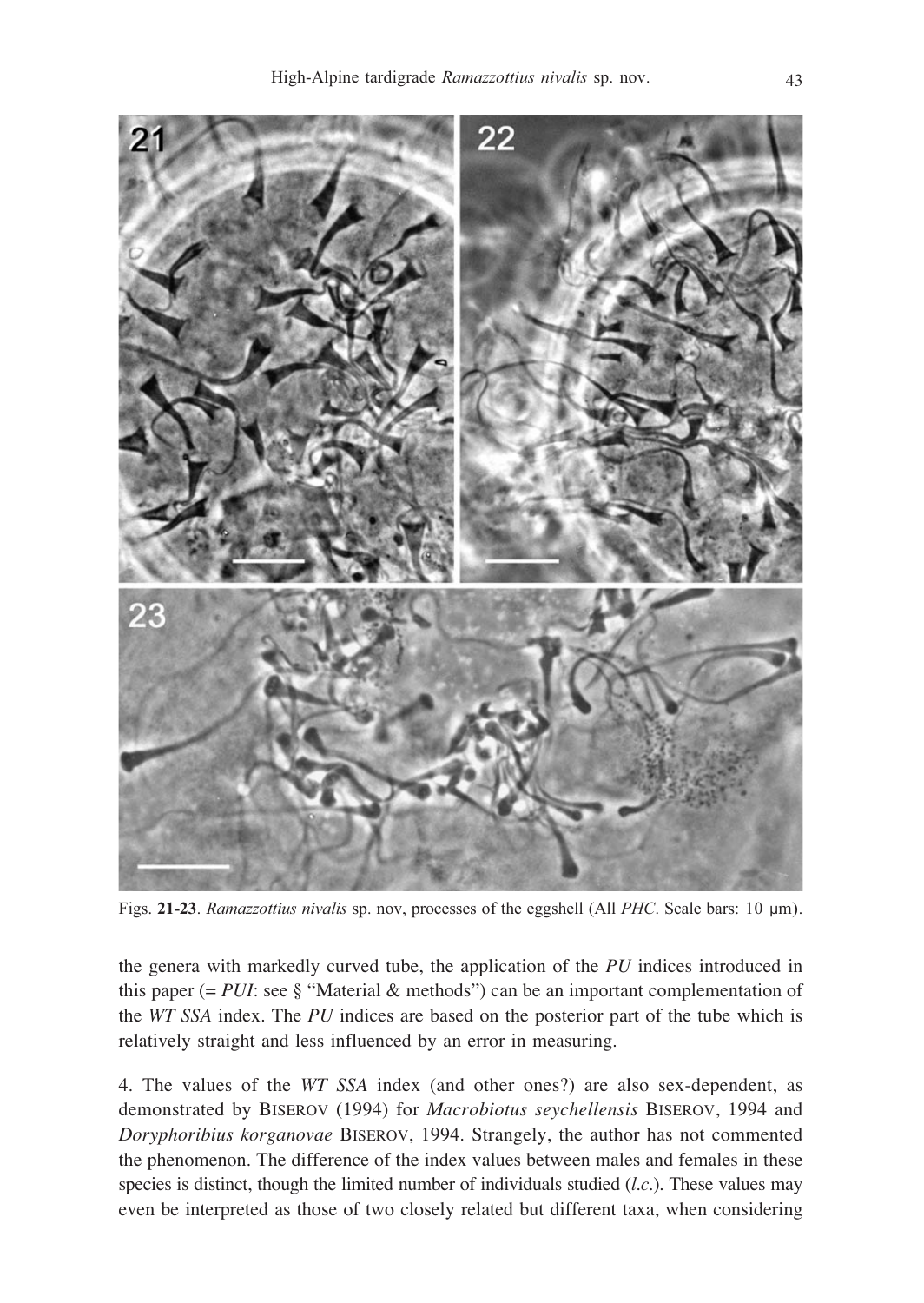some descriptions of new species in current taxonomic literature. It is possible that published *WT SSA* (= *pt ss*) values show an average of unknown proportion of males and females in a given sample. It should be noted that for the majority of tardigrade species it is not known if they are uni- or bisexual. One can suppose that morphometric dissimilarities might be a rule in bisexual (amphimictic) tardigrades. If so, then they would represent a separate quantitative character for females and males in the species considered.

5. It is not known if there are any differences in the values of morphometric indices in various cytotypes of the same species. The latter phenomenon has been reported in many tardigrade species (see e.g., BERTOLANI 1975, 1982, REBECCHI & BERTOLANI 1988, BERTOLANI & REBECCI 1993, BERTOLANI et al. 1987). Although some qualitative divergences between different cytotypes have already been documented (e.g., in eggshell morphology between uni- and bisexual populations of *Xerobiotus pseudohufelandi* (IHAROS, 1966): see BERTOLANI et al. 1987), no morphometric comparison of animals is available as yet.

ACKNOWLEDGEMENTS. I am very grateful to my colleague, MATTHIAS UPHUES (Deutscher Alpenverein, Hamburg) for material from Mt Aiguille du Midi, Dr. LEONARDO LATELLA (Museo Civico di Storia Naturale, Verona) for making the access to the comparative materials of *Ramazzottius* possible and his friendly help during my stay in the Museum and Dr. ILSE BARTSCH (Forschungsinstitut Senckenberg, Hamburg) for her valuable comments and linguistic revision. All support for this project from the University Hamburg is gratefully acknowledged.

#### References

- BERTOLANI, R. 1975. Cytology and systematics in Tardigrada. In: Int. Symp. Tardigrada, Pallanza, Italy, June 17-19, 1974. – Mem. Ist. Ital. Idrobiol. 32 (Suppl): 17-35.
- BERTOLANI, R. 1982. Cytology and reproductive mechanisms in tardigrades. Proc. IIIrd Int. Symp. Tardigrada, Johnson City, Tennessee, USA 93-114.
- BERTOLANI, R., GARAGNA, S., MANICARDI, G. C., & REDI, C. A. 1987. *Macrobiotus pseudohufelandi* Iharos as a model for cytotaxonomic study in population of eutardigrades (Tardigrada). – Experientia 43: 210-213.
- BERTOLANI, R. & REBECCHI, L. 1993. A revision of the *Macrobiotus hufelandi* group (Tardigrada, Macrobiotidae), with some observations on the taxonomic characters of eutardigrades. – Zool. Scr. 22 (2): 127-152.
- BISEROV, V. I. 1990a. The revision of the genus *Macrobiotus*. The subgenus *Macrobiotus s. str*.: A new systematic status of the group *hufelandi* (Tardigrada, Macrobiotidae). Communication 1. – Zool. Zhrn. 69 (11): 5-17.
- BISEROV, V. I. 1990b. On the revision of the *Macrobiotus* genus. The subgenus *Macrobiotus s. str.* is a new taxonomic status of the *hufelandi* group (Tardigrada, Macrobiotidae). Communication 2. – Zool. Zhrn. 69 (12): 38-50.
- BISEROV, V. I. 1994. Some tardigrades from the Seychelles with description of three new species. – Tropical Zoology 7: 181-189.
- BISEROV, V. I. & GERLACH, J. 1998. New records of Seychelles tardigrades. Phelsuma 6: 85-87. DASTYCH, H. 1985. West Spitsbergen Tardigrada. – Acta zool. cracov. 28 (3): 169-214.
- DASTYCH, H. 2002. A new species of the genus *Macrobiotus* SCHULTZE, 1834 from Iles Kerguélen, the sub-Antarctic. – Mitt. hamb. zool. Mus. Inst. 99: 11-27.
- DASTYCH, H., KRAUS, H., & THALER, K. 2003. Redescription and notes on the biology of the glacier tardigrade *Hypsibius klebelsbergi* Mihelgig, 1959 (Tardigrada), based on material from the Ötztal Alps, Austria. – Mitt. hamb. zool. Mus. Inst. 100: 77-100.
- DASTYCH, H. 2004a. *Hypsibius thaleri* sp. nov., a new species of a glacier-dwelling tardigrade from the Himalayas, Nepal (Tardigrada). – Mitt. hamb. zool. Mus. Inst. 101: 169-183.